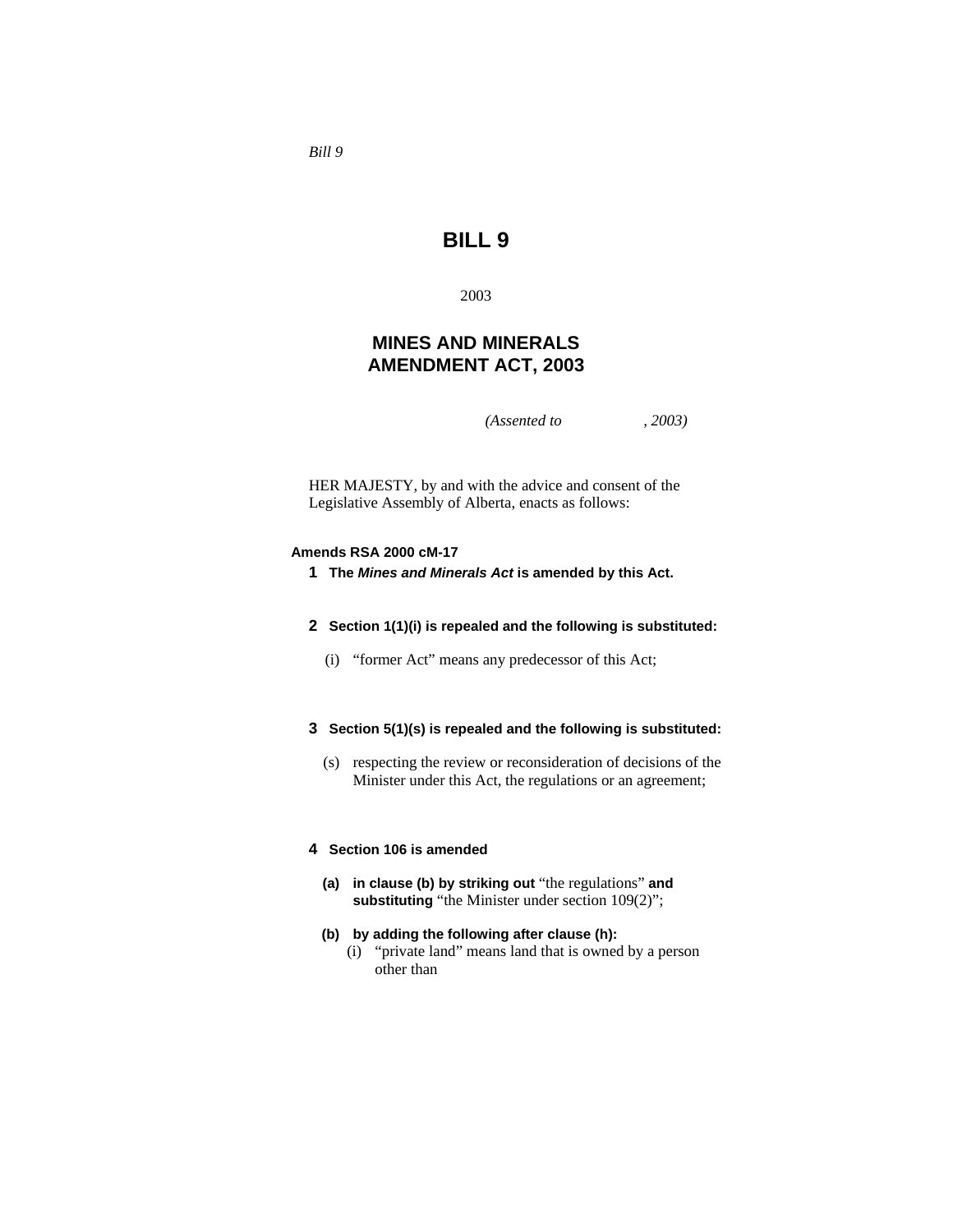- (i) the Crown, or
- (ii) an agent of the Crown;
- (j) "unique identification number" means
	- (i) in relation to exploration equipment owned or leased by a licensee or a permittee, the licence number of that licensee or the permit number of that permittee, as the case may be,
	- (ii) in relation to exploration equipment under contract to a permittee or otherwise being operated under the authority of a permittee's permit, the permit number of that permittee, or
	- (iii) an identification number assigned to the owner of exploration equipment in accordance with the regulations.

### **5 Section 107 is repealed and the following is substituted:**

#### **Prohibitions**

**107(1)** No person shall conduct exploration in Alberta unless

- (a) that person is the holder of a subsisting exploration licence that is not under suspension or is a person who is authorized by the holder to conduct exploration on the holder's behalf,
- (b) the exploration is conducted under the licence referred to in clause (a), and
- (c) subject to section 109(3), the exploration is conducted in accordance with an approved exploration program.

**(2)** No person shall operate exploration equipment in Alberta unless

 (a) that person is the holder of a subsisting exploration permit that is not under suspension or is a person who is authorized by the holder to operate exploration equipment under the holder's permit,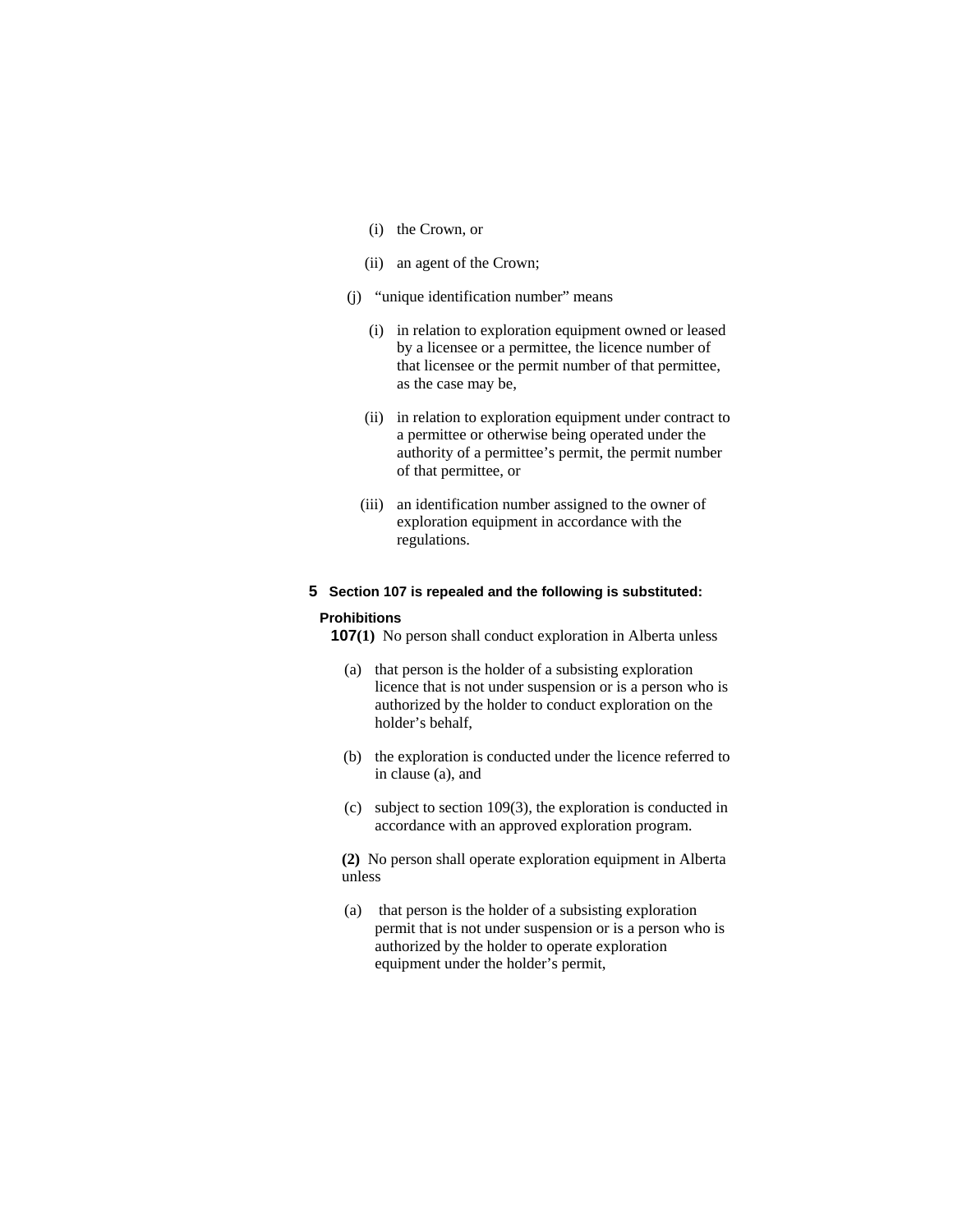- (b) the exploration equipment is operated under the permit referred to in clause (a), and
- (c) a unique identification number is displayed on the exploration equipment in accordance with the regulations.

# **6 Section 108 is amended**

### **(a) by adding the following after clause (b):**

 (b.1) respecting the research, testing, authorization or approval for use in the conduct of exploration or of approved exploration programs of products described, referred to or defined in the regulations;

# **(b) by adding the following after clause (d):**

 (d.1) governing the assignment and use of unique identification numbers in respect of exploration equipment for the purposes of section 107(2)(c);

### **(c) by repealing clause (g) and substituting the following:**

- (g) respecting the filing of reports, plans, maps, surveys and other documents and materials associated with the conduct of exploration with a person authorized by the Minister to receive them;
- (g.1) respecting the submission for examination of rock samples, drill cuttings, core samples, logs or the data obtained as a result of the conduct of exploration to a person authorized by the Minister to receive them;
- **(d) in clause (h) by striking out** "clause (g)" **and substituting**  "clauses  $(g)$  and  $(g.1)$ ";

## **(e) by repealing clause (j) and substituting the following:**

- (j) respecting the retention, confidentiality, release, disposition and publication of
	- (i) information contained in applications, approvals, authorizations, reports, plans, maps, surveys and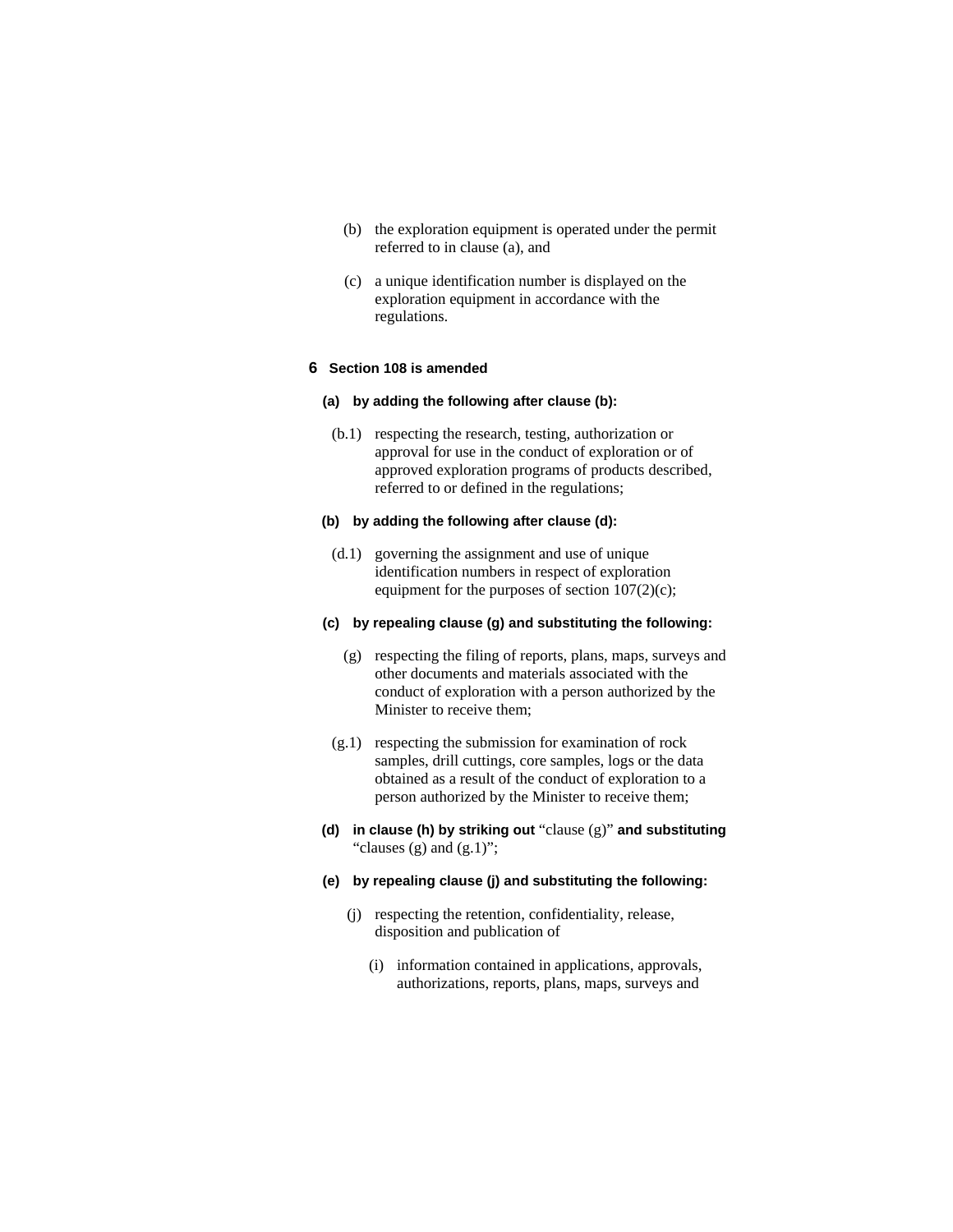other documents and materials associated with the conduct of exploration, and

 (ii) rock samples, drill cuttings, core samples and logs or the data obtained as a result of the conduct of exploration;

### **(f) by adding the following after clause (k):**

- (k.1) respecting the powers and duties of a person conducting an investigation or inspection under section 108.3 and the responsibilities of licensees, permittees and other persons in respect of such investigations and inspections;
- **(g) by repealing clause (l).**

### **7 The following is added after section 108:**

### **Adoption of codes**

**108.1(1)** The Minister may prescribe rules, directives, codes, standards and guidelines in respect of the conduct of exploration and matters related to the conduct of exploration.

**(2)** A regulation under section 108 may adopt or incorporate in whole or part or with modifications

- (a) a rule, directive, code, standard or guideline prescribed by the Minister under subsection (1), or
- (b) a rule, code, standard or guideline in respect of the conduct of exploration or matters related to the conduct of exploration that is published by the Government of Alberta or another jurisdiction, a board or agency of such a government or a person or association.

**(3)** Where a rule, directive, code, standard or guideline is adopted or incorporated under subsection (2), the Minister shall ensure that a copy of the rule, directive, code, standard or guideline is made available to a person on request.

#### **Minister's directions**

**108.2(1)** The Minister may by notice in writing give directions to a licensee or permittee in respect of exploration operations or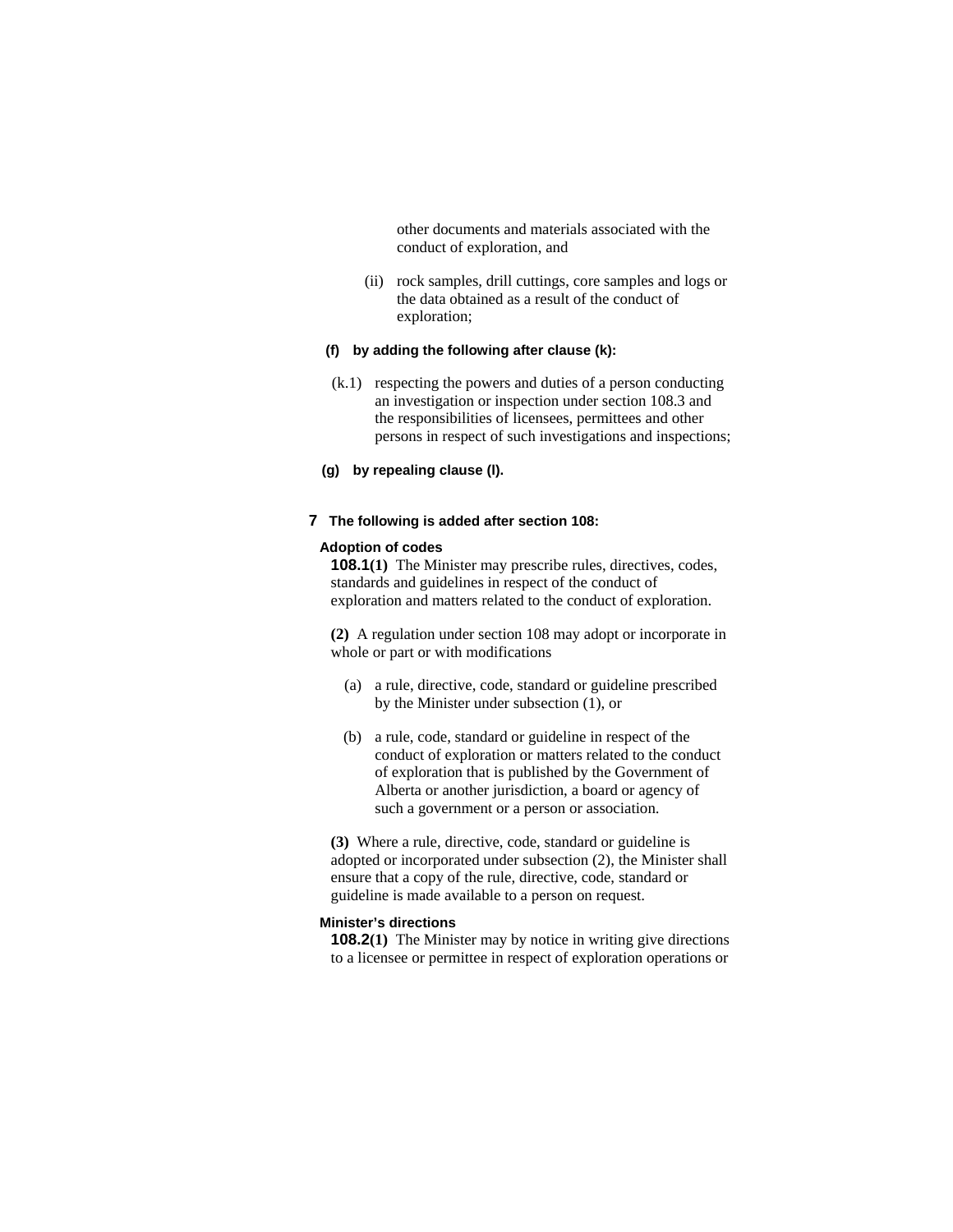the operation of exploration equipment in order to effect the purposes of this Part.

**(2)** A person who receives a direction under subsection (1) shall comply with it.

# **Investigations and inspection**

**108.3(1)** The Minister or a person designated by the Minister for the purpose may conduct an investigation or inspection in relation to a program of exploration on any land in Alberta, including private land.

**(2)** A person conducting an investigation or inspection may enter and have access to any land on which exploration is being or has been conducted, and the licensee or permittee, any person performing any operation or function under the authority of a licence or permit and the person in possession or occupation of the land shall

- (a) give whatever assistance is requested by the person conducting the investigation or inspection, and
- (b) supply any information that is requested by the person conducting the investigation or inspection and is relevant to the investigation or inspection.

**(3)** A person who contravenes subsection (2) is guilty of an offence and liable to a fine of not more than \$100 000.

# **Stop order**

**108.4(1)** Where the Minister determines that a licensee or permittee or any person performing any operation or function under the authority of a licence or permit

- (a) contravenes this Part or the regulations, or
- (b) fails to comply with any conditions of an exploration approval, licence or permit,

the Minister may by an order in writing given to the licensee, permittee or person order the licensee, permittee or person to cease operations under the licence or permit for the length of time and subject to the terms and conditions referred to in the order.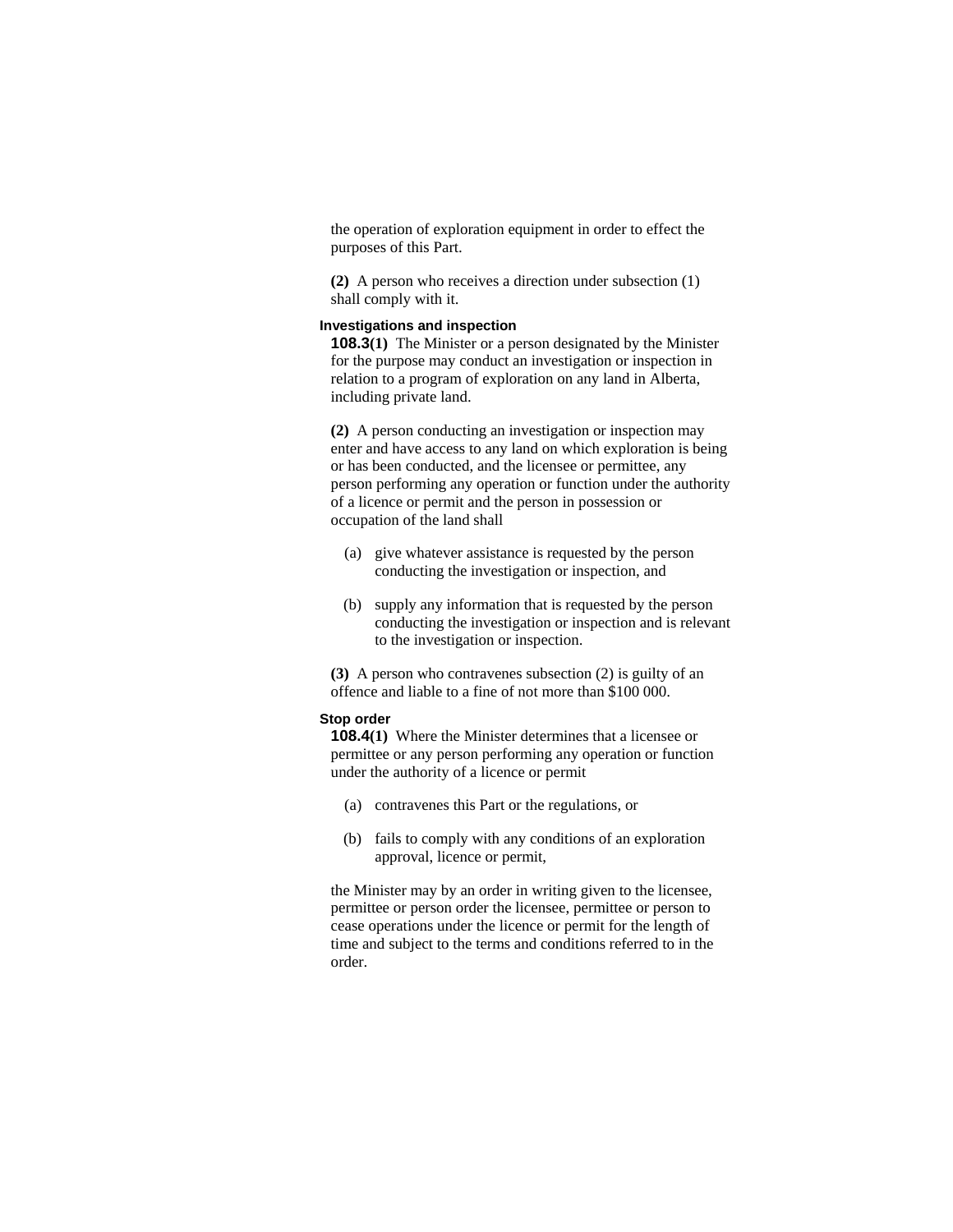**(2)** A licensee, permittee or other person to whom an order under subsection (1) is given shall comply with it.

## **8 Section 109 is amended**

# **(a) by repealing subsection (2) and substituting the following:**

**(2)** The Minister may exempt from this Part any kind of operations and any equipment used or employed in exploration.

#### **(b) by adding the following after subsection (2):**

**(3)** The Minister may exempt a person who proposes to conduct exploration from the requirement of section  $107(1)(c)$ .

**(4)** The Minister may make an exemption under subsection (2) or (3) subject to any terms and conditions that the Minister considers necessary in order to ensure that the purposes of this Part are met.

**(5)** A person to whom an exemption is granted under subsection (2) or (3) shall ensure that all applicable terms and conditions to which the exemption is subject are complied with.

# **9 Section 110 is amended by adding the following after subsection (1):**

**(1.1)** The Minister may, with or without conditions and either indefinitely or for a specified period, suspend a licence if no exploration has been conducted under the licence for a period of 2 years or more.

**(1.2)** The Minister may reinstate a licence suspended under subsection  $(1.1)$ .

#### **10 The following is added after section 111:**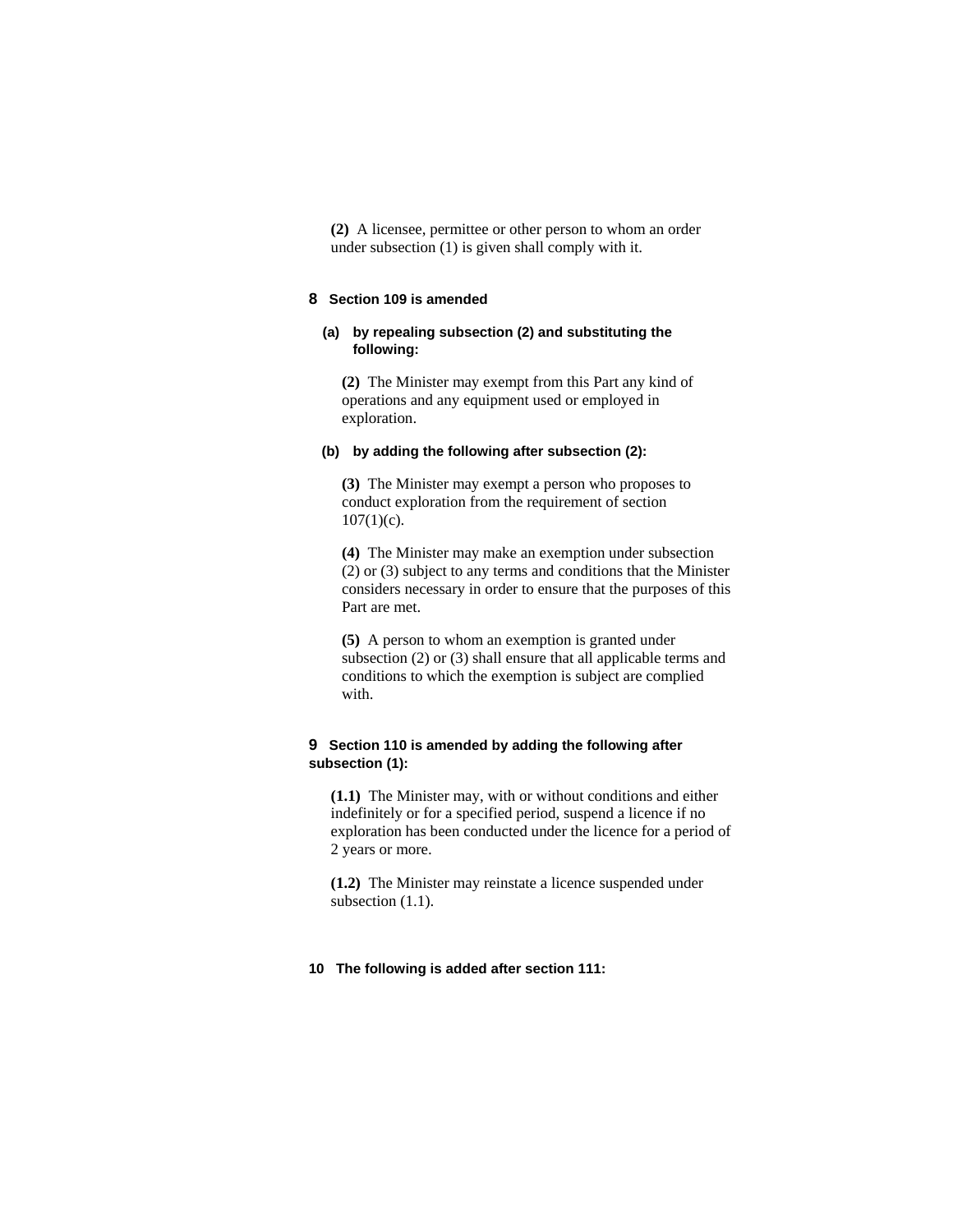# **Protection from prosecution**

**111.1** A person who pays an administrative penalty under section 112 in respect of a contravention may not be charged under this Act with an offence in respect of that contravention.

# **Explanatory Notes**

**1** Amends chapter M-17 of the Revised Statutes of Alberta 2000.

- **2** Section 1(1)(i) presently reads:
- *1(1) In this Act,* 
	- *(i) "former Act" means The Mines and Minerals Act, SA 1949 c66 and RSA 1955 c204;*
- **3** Section 5(1)(s) presently reads:

*5(1) The Lieutenant Governor in Council may make regulations* 

- *(s) respecting reviews of decisions of the Minister under this Act or an agreement;*
- **4** Section 106 presently reads in part:
- *106 In this Part,* 
	- *(b) "exploration" means,* 
		- *(i) in relation to petroleum and natural gas,* 
			- *(A) any operations on or over land or water to determine geologic conditions underlying the surface of land or water, and*
			- *(B) any operations that are preparatory to or otherwise connected with the*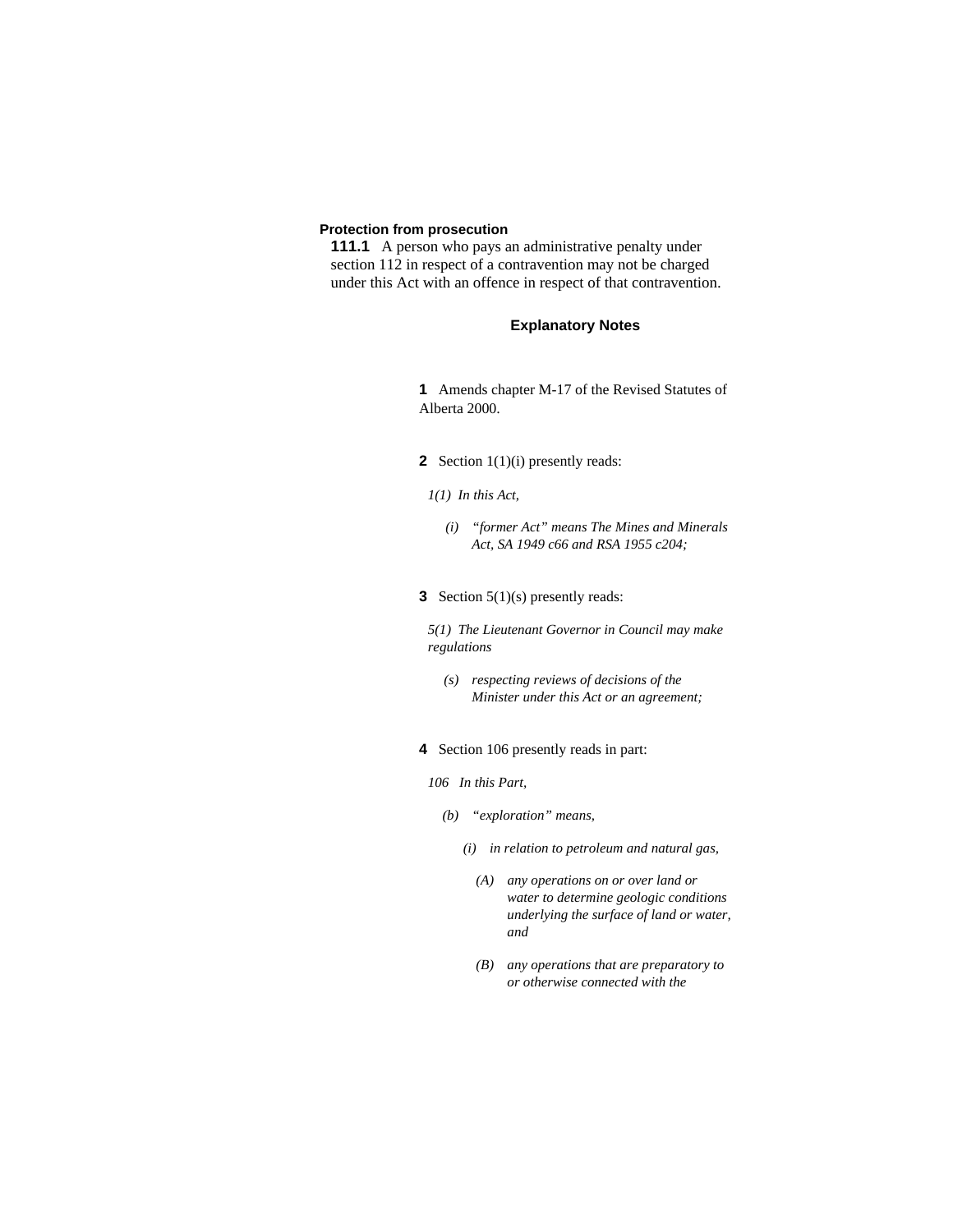*operations described in paragraph (A) that, in the opinion of the Minister, have the potential to cause surface disturbance,* 

#### *and*

- *(ii) in relation to minerals other than petroleum and natural gas,* 
	- *(A) any investigation, work or act to determine the presence of a mineral that, in the opinion of the Minister, results in a disturbance of the surface of land, and*
	- *(B) any operations that are preparatory to or otherwise connected with the operations described in paragraph (A) that, in the opinion of the Minister, have the potential to cause surface disturbance,*

 *but does not include operations exempted from this Part by the regulations;* 

# **5** Section 107 presently reads:

*107(1) No person shall conduct exploration in Alberta unless* 

- *(a) the person is the holder of an exploration licence or is a person authorized by a holder to conduct exploration on the holder's behalf, and*
- *(b) the exploration is conducted under an approved exploration program.*

*(2) No person shall operate exploration equipment in Alberta unless the person is either* 

 *(a) the holder of an exploration permit, or*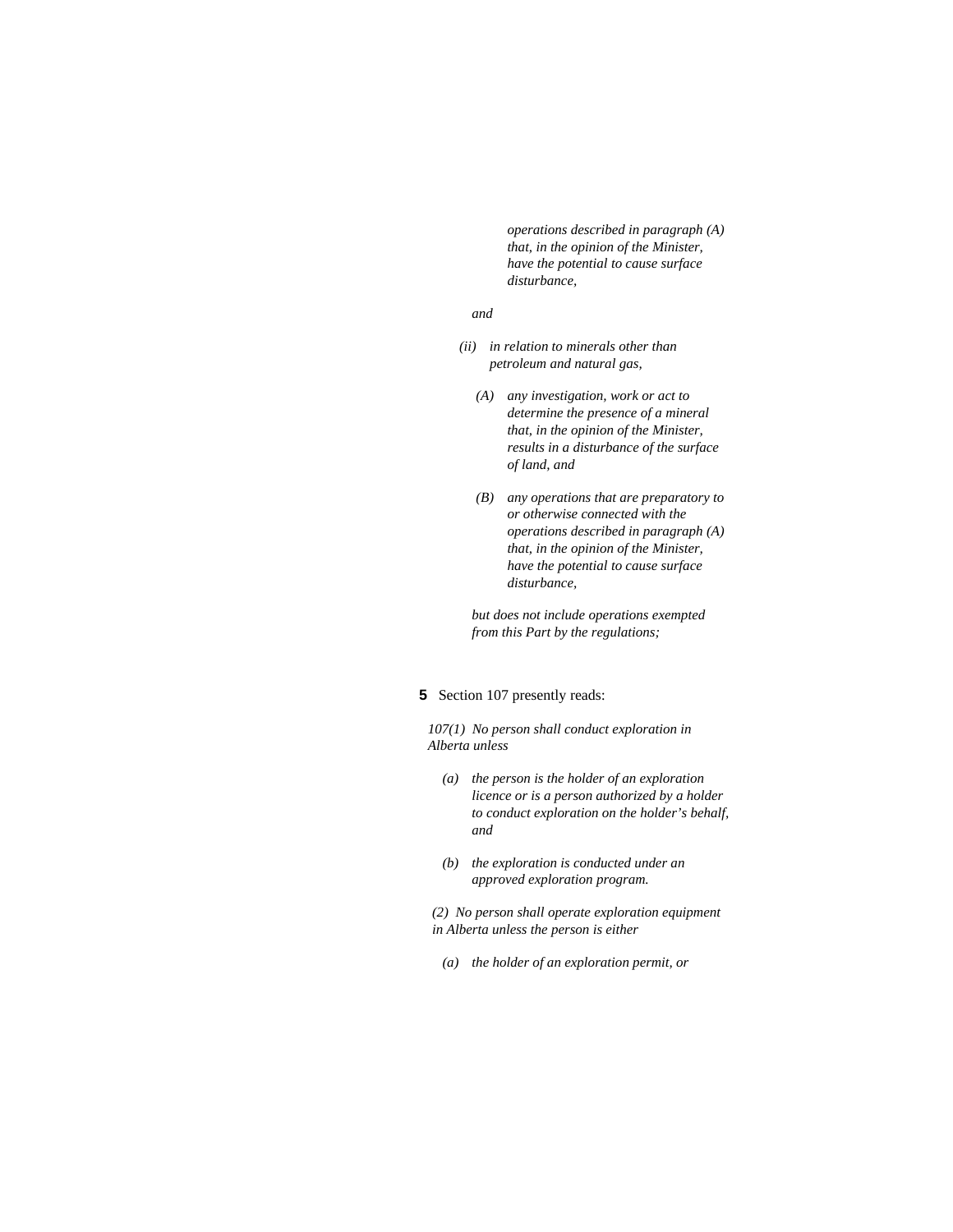*(b) a person authorized by a permittee to operate exploration equipment under that permittee's permit,* 

*and the permit under which the person is operating is not suspended and no other suspended permit exists with respect to that equipment.* 

**6** Section 108 presently reads in part:

*108 The Lieutenant Governor in Council may make regulations* 

- *(g) respecting the filing of reports, plans, maps, surveys and other documents and the submission of rock samples, drill cuttings, core samples, logs or other data obtained as a result of mineral exploration to a person authorized by the Minister to receive them;*
- *(h) prescribing the nature of the content of the reports, plans or maps and the condition of samples, cuttings, logs or other data referred to in clause (g);*
- *(j) respecting the retention, confidentiality, disposition and publication of preliminary plans filed pursuant to the regulations and of plans, reports, maps, surveys, or other documents, rock samples, drill cuttings, core samples, logs or other data obtained as a result of mineral exploration;*
- *(l) exempting any kind of operations from this Part;*

**7** New sections respecting adoption of codes, Ministerial directions, authorizing investigations and inspections and allowing Minister to issue stop orders.

**8** Section 109 presently reads: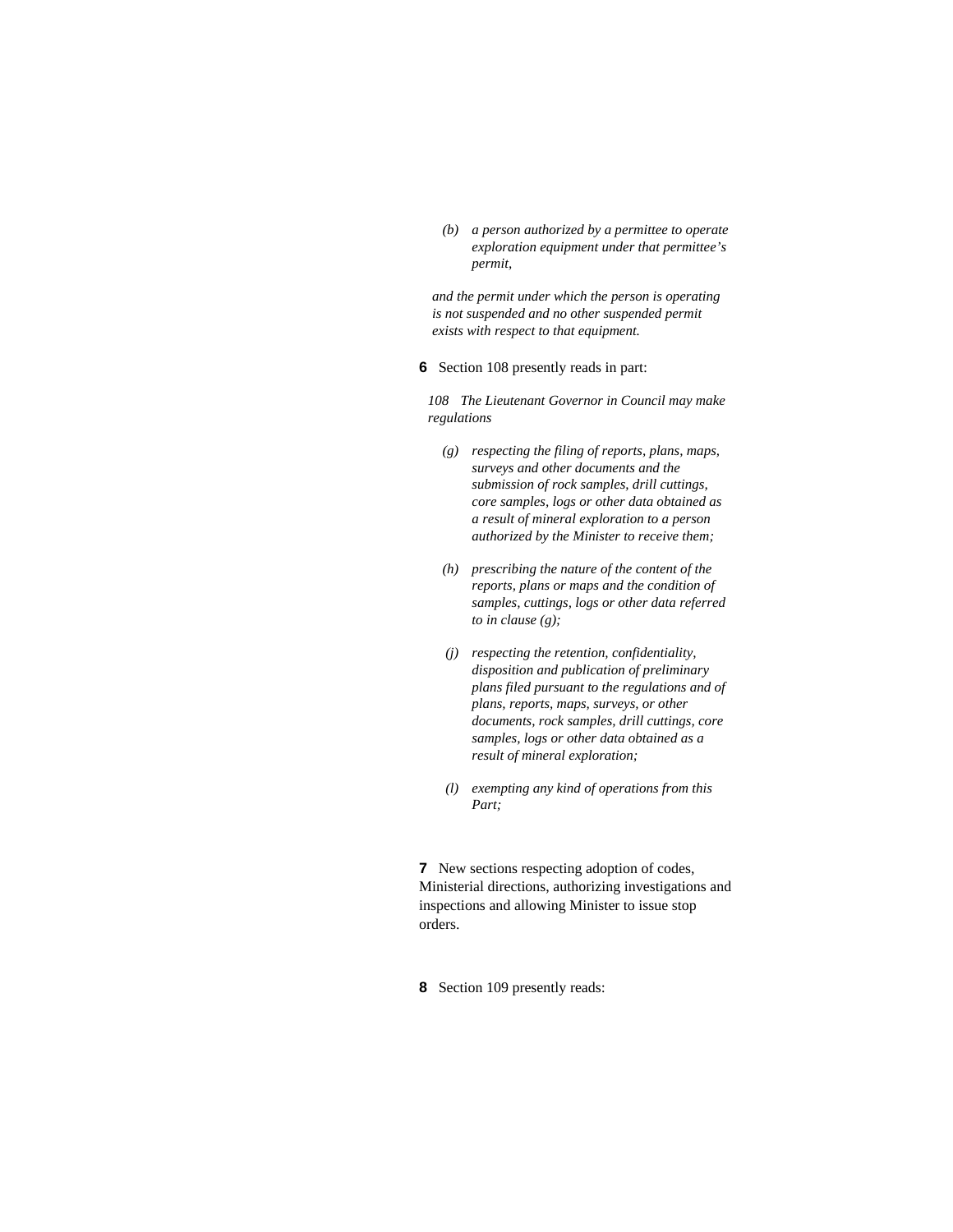#### *109(1) The Minister may*

- *(a) refuse to grant an exploration approval or refuse to issue a licence or permit, or*
- *(b) make an exploration approval, licence or permit subject to any conditions the Minister prescribes.*

*(2) The Minister may exempt from this Part any equipment used or employed in exploration.* 

#### **9** Section 110 presently reads:

*110(1) The Minister may cancel an exploration licence or an exploration permit if the licensee or permittee, as the case may be, or any person performing any operation or function under the authority of a licence or permit,* 

- *(a) contravenes this Part or the regulations, or*
- *(b) fails to comply with any condition of an exploration approval, licence or permit.*
- *(2) The Minister may cancel a licence or permit* 
	- *(a) if the licence or permit was issued in error, or*
	- *(b) if the licensee or permittee, as the case may be, requests the cancellation.*

*(3) If a permittee or any person authorized by the permittee to operate exploration equipment* 

- *(a) contravenes this Part or the regulations, or*
- *(b) fails to comply with any condition of an exploration approval, licence or permit,*

*the Minister may, with or without conditions, order the suspension of the permit of that permittee with respect to all or any specified exploration equipment of the permittee, either indefinitely or for a specified period.*